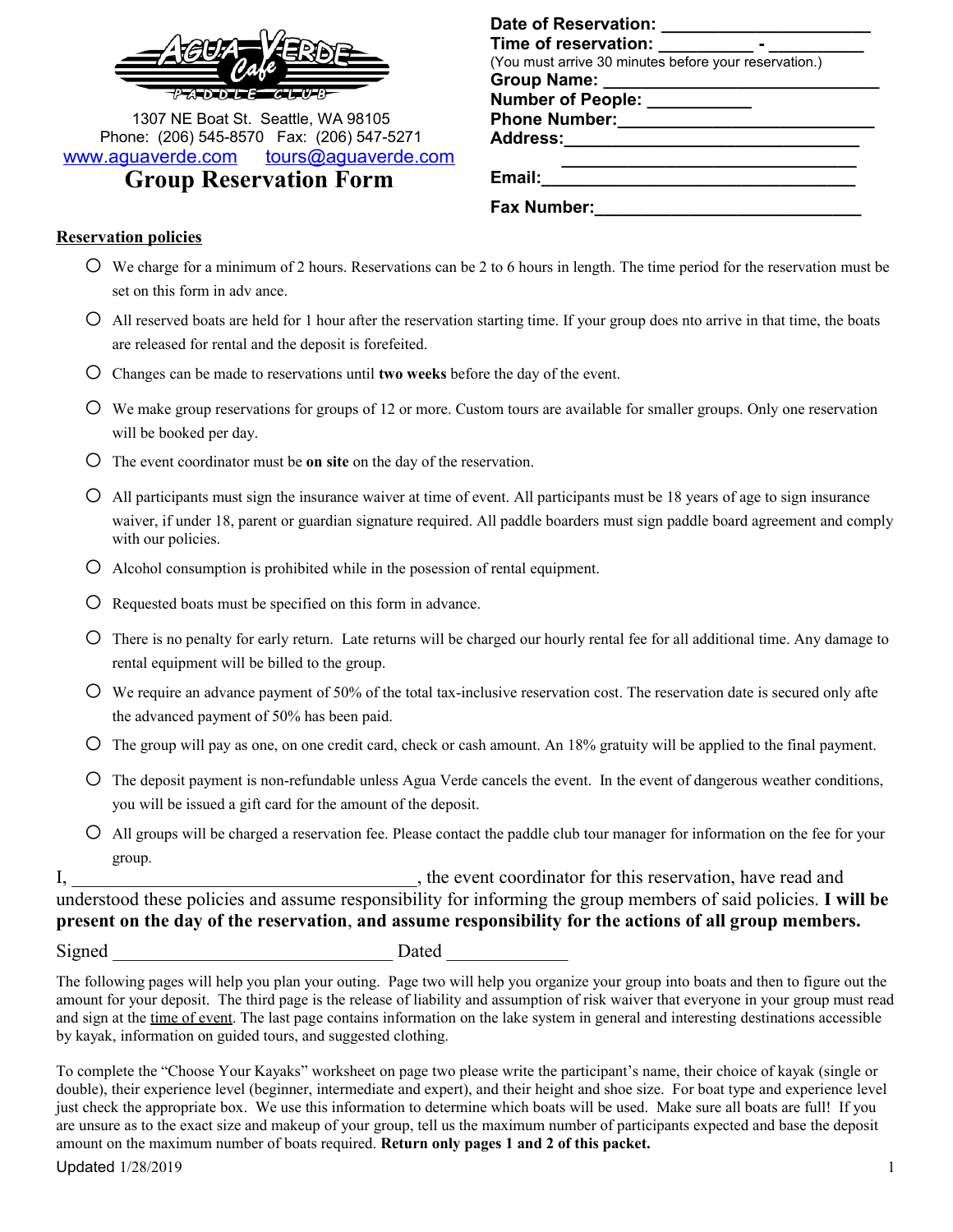**Instructions:** If renting single kayaks, please fill out **both** columns of worksheet with paddler information. If renting double kayaks, you do not need to complete participant information.

# **"Choose Your Kayaks" Worksheet Paddler information for Single Kayaks**

 $K1 =$  single,  $K2 =$  double  $B =$  beginner,  $I =$  intermediate,  $E =$  experienced

| Participant's Name                                                                                                          | Boat Type          | Experience                                                  | Height       | Shoe size |  |
|-----------------------------------------------------------------------------------------------------------------------------|--------------------|-------------------------------------------------------------|--------------|-----------|--|
| 1. The same state $\sim$ 1.                                                                                                 | K1 K2              | B I E                                                       | $\mathbf{r}$ |           |  |
| 2. $\qquad \qquad$                                                                                                          | K1 K2              | B   E                                                       |              |           |  |
| $\overline{\mathbf{3}}$ .                                                                                                   | K1 K2              | <b>B</b> I E                                                |              |           |  |
|                                                                                                                             | K1 K2              | $\blacksquare$ $\blacksquare$ $\blacksquare$<br>В           |              |           |  |
| 5.                                                                                                                          | K1 K2              | B I E                                                       |              |           |  |
| 6.                                                                                                                          | K1 K2              | B I E                                                       |              |           |  |
| 7.                                                                                                                          | K1 K2              | B I E                                                       |              |           |  |
|                                                                                                                             | K1<br>K2           | B I E                                                       |              |           |  |
| 9.                                                                                                                          | K1 K2              | B I E                                                       |              |           |  |
| 10. $\qquad \qquad$                                                                                                         | K1 K2              | B I E                                                       |              |           |  |
|                                                                                                                             | K1 K2              | $\blacksquare$ $\blacksquare$ $\blacksquare$<br>В           |              |           |  |
| 12.                                                                                                                         | $K1$ $K2$ $\qquad$ | B I E                                                       |              |           |  |
|                                                                                                                             | K1 K2              | B I E                                                       |              |           |  |
| 14.                                                                                                                         | K1 K2              | B I E                                                       |              |           |  |
|                                                                                                                             | K1 K2              | B I E                                                       |              |           |  |
|                                                                                                                             |                    | B I E                                                       |              |           |  |
| 17. $\qquad \qquad$                                                                                                         | K1 K2              | B I E                                                       |              |           |  |
| 18. K1 K2                                                                                                                   |                    | $B_1$ $E_2$                                                 |              |           |  |
|                                                                                                                             |                    | B I E                                                       |              |           |  |
|                                                                                                                             |                    | $B$ $I$ $E$ $I$                                             | , 1          |           |  |
| Determining the amount of your deposit<br>Tour Guide Fee:                                                                   | $X$ \$ 50/hr = \$  | /hour                                                       |              |           |  |
| Number of Singles:                                                                                                          | $X$ \$20/hr = \$   | /hour                                                       |              |           |  |
| Number of Doubles:                                                                                                          | $X$ \$26/hr = \$   | /hour                                                       |              |           |  |
| Number of Paddle Boards _________ x \$23/hr = \$________/hour $\frac{1}{2}$ Sum of these lines = \$_______ Your Hourly Rate |                    |                                                             |              |           |  |
| Now you have the hourly rental rate for the group.                                                                          |                    |                                                             |              |           |  |
| Multiply the group rental rate by the number of hours you want to reserve the boats for.                                    |                    |                                                             |              |           |  |
| \$___________/hr X ___________ . ____ hr. = \$____________ Add the reservation fee + \$________= \$__________               |                    |                                                             |              |           |  |
| Multiply by 1.101 for Washington State and City of Seattle sales and use tax.                                               |                    |                                                             |              |           |  |
| $\frac{12}{100}$ X 1.101 = \$                                                                                               |                    |                                                             |              |           |  |
| To determine the amount of your deposit, divide the total with tax you found above by 2.                                    |                    |                                                             |              |           |  |
| $\frac{1}{2}$ = $\frac{1}{2}$ = $\frac{1}{2}$ Deposit amount                                                                |                    |                                                             |              |           |  |
| ** Group Reservations are subject to a Group Reservation Fee**                                                              |                    |                                                             |              |           |  |
|                                                                                                                             |                    | ***We will apply a minimum 18% gratuity for Group Events*** |              |           |  |
| Updated 1/28/2019                                                                                                           |                    |                                                             |              | 2         |  |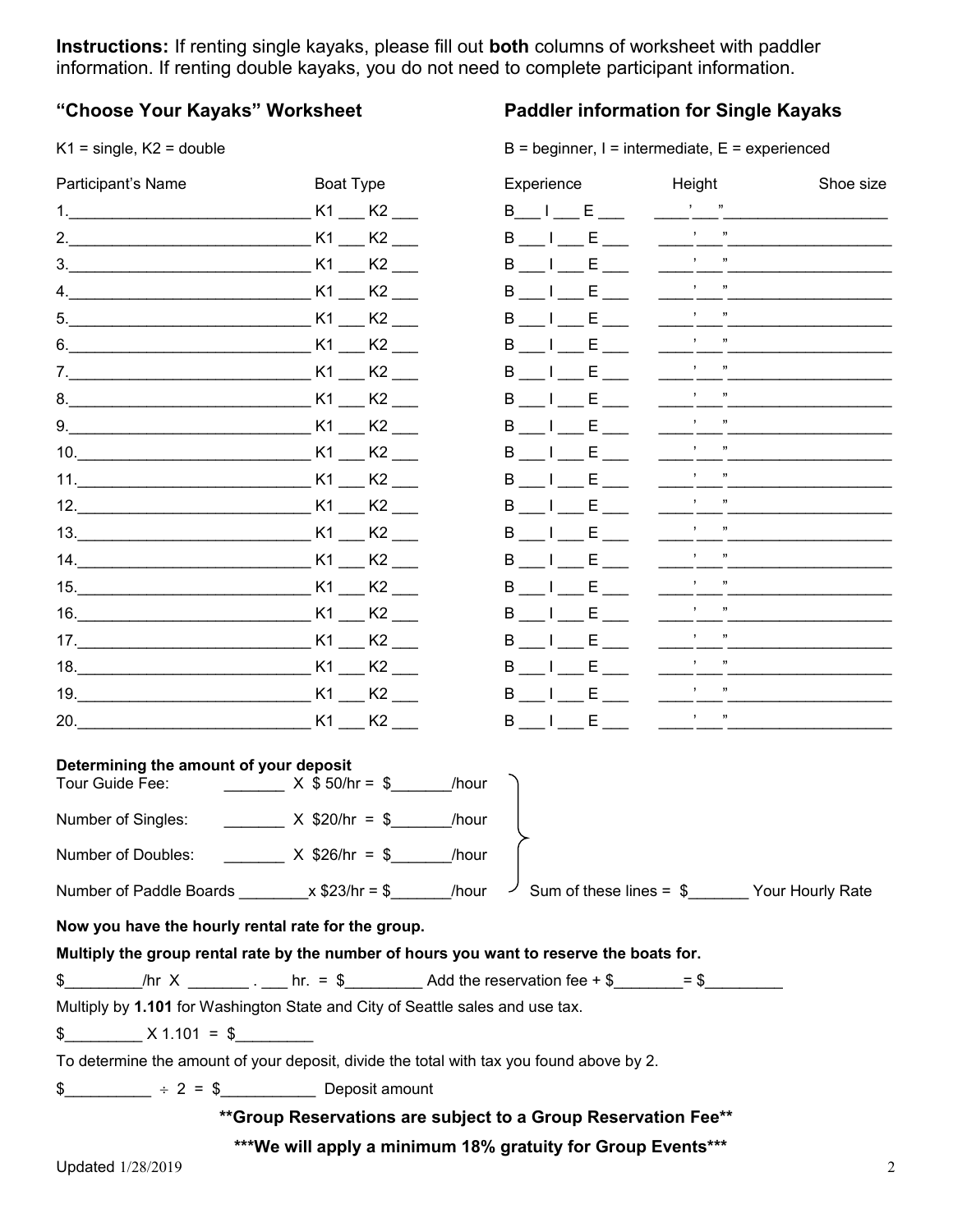Below is an example of the Release of Liability and Assumption of Risk you and your group will be asked to sign the day of your event.

### **RELEASE OF LIABILITY - ASSUMPTION OF RISK. PLEASE READ BEFORE SIGNING**

**In consideration of being allowed to participate, in any way in the Agua Verde Paddle Club kayaking program, its related events and activities,** 

, the undersigned, acknowledge, appreciate, and agree that:

**The risk of injury from the activities in involved in this kayaking program does exist, including the potential for permanent paralysis and death and while particular skills, equipment, and personal discipline may reduce this risk, the risk of serious injury does exist;** 

**I KNOWINGLY AND FREELY ASSUME ALL SUCH RISKS, both known and unknown, even if arising from the negligence of others, and assume full responsibility for my participation;** 

**I willingly agree to comply with the stated and customary terms and conditions for participation. I will wear a U.S. Coast Guard approved personal flotation device at all times. If however, I observe any unusual significant hazard during my presence or participation, I will remove myself from participation and bring such to the attention of the Agua Verde Paddle Club staff immediately;**

**I, for myself and on behalf of my heirs, assigns, personal representatives and next of kin, HEREBY RELEASE, INDEMNIFY, AND HOLD HARMLESS AVZ Inc., DBA-Agua Verde Paddle Club, its officers, agents and/or employees, other participants, sponsors, advertisers, and the University of Washington ("Release's"), with respect to any and all injury, disability, death, or loss or damage to person or property, whether arising from the negligence of the Release's or otherwise, to the fullest extent permitted by law. I HAVE READ THIS RELEASE OF LIABILITY AND ASSUMPTION OF RISK AGREEMENT, FULLY UNDERSTAND** 

**ITS TERMS, UNDERSTAND THAT I HAVE GIVEN UP SUBSTANTIAL RIGHTS BY SIGNING IT, AND AM SIGNING IT FREELY AND VOLUNTARILY WITHOUT ANY INDUCEMENT.**

**FOR PARENTS/GUARDIANS OF PARTICIPANTS UNDER AGE 18**

**This is to certify that I, as parent/guardian with legal responsibility for this participant, do consent and agree to** 

**his/her release of liability as provided above of all the Release's, and, for myself, my child and our heirs,** 

**assigns and next of kin, I release and agree to indemnify and hold harmless the Release's from any and all** 

**liabilities incident to my minor child's involvement or participation in these programs as provided above, even if arising from the negligence of the Release's, to the fullest extent permitted by law.**

No signatures are required at this time.

Please contact Agua Verde Paddle Club if you have any questions pertaining to this release.